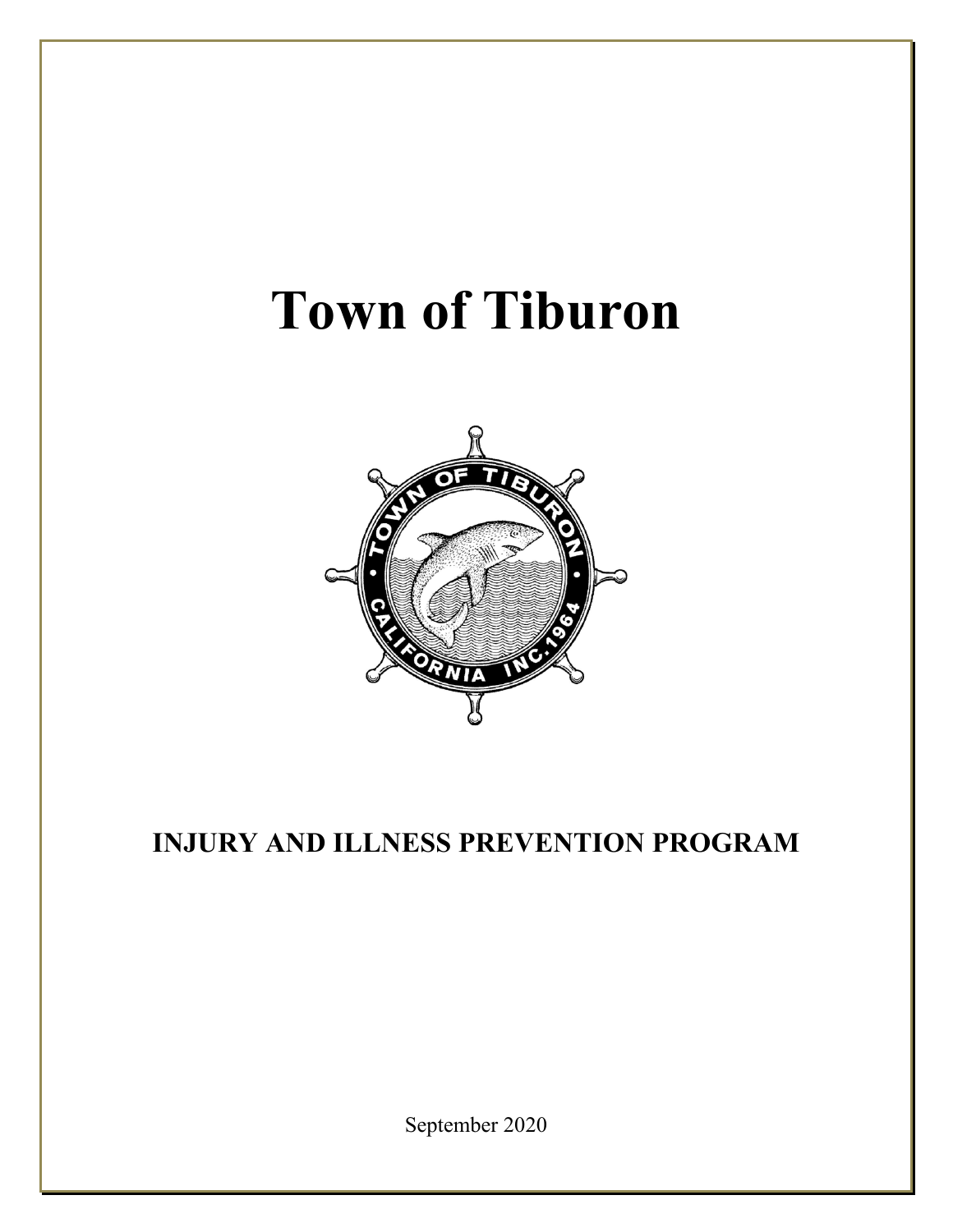### **TABLE OF CONTENTS**

## **APPENDIX**

| A.        | <b>Employee Hazardous/Unsafe Condition Report</b> |
|-----------|---------------------------------------------------|
| <b>B.</b> | Supervisor's Report of Employee Injury Form       |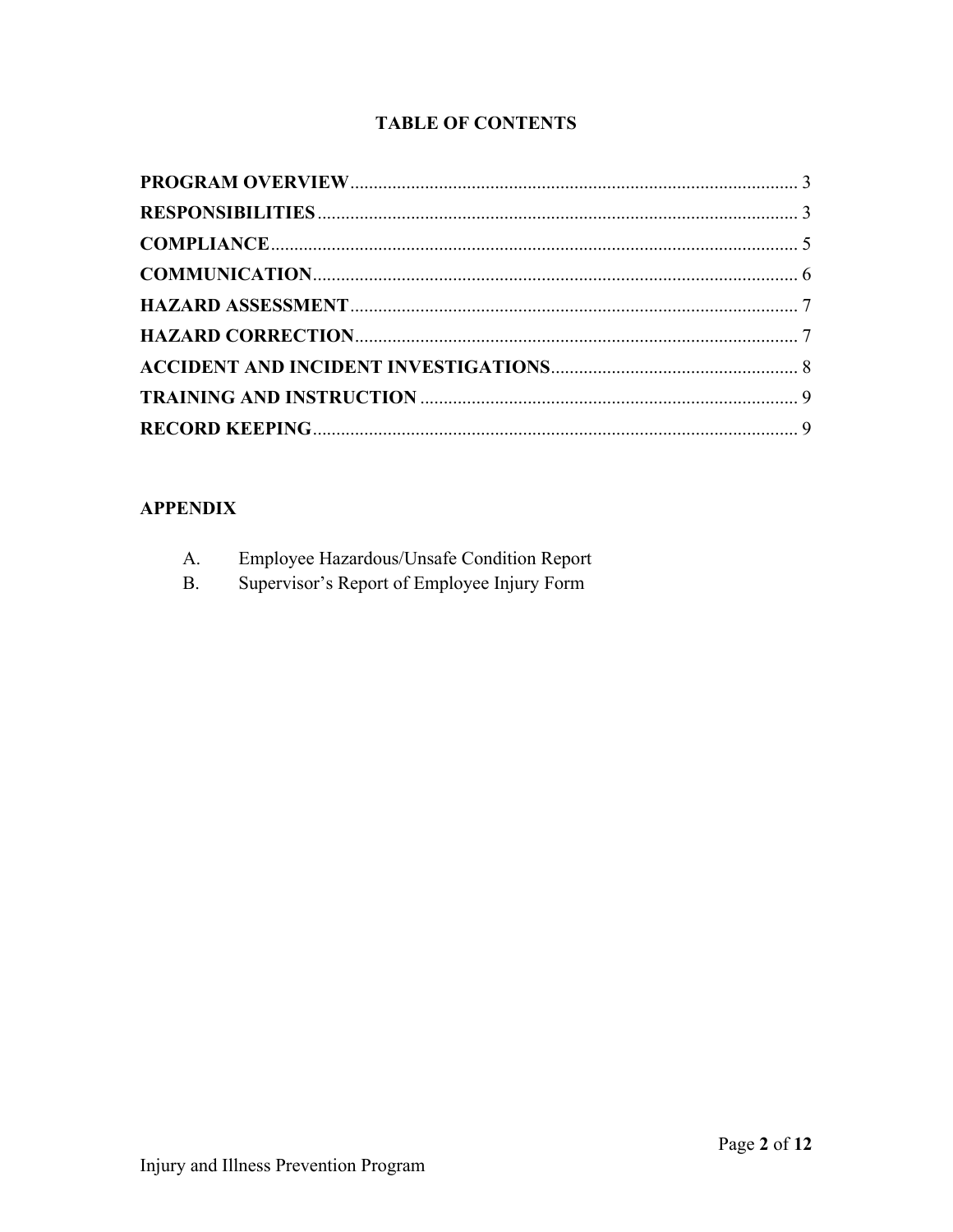#### <span id="page-2-0"></span>**PROGRAM OVERVIEW**

The Town of Tiburon strives to maintain a safe and healthy work environment for all employees. We recognize the responsibilities for safety and health are shared. As your employer, the Town is committed to providing leadership and support for the effective implementation of its safety and health programs. The Town Manager, department heads, supervisors, and employees are required to comply with all applicable federal, state, and local safety laws and regulations. Each department is required to conduct its operations and activities in a safe manner to minimize the risk of injury to employees and the public. No employee will be required to conduct any task that is determined to be unsafe. The Town Manager, department heads, supervisors, and employees are expected to report potential safety hazards without fear of retaliation and with confidence that safe and healthful conditions and practices will prevail in the workplace. It is the policy of each Town department to identify and minimize potential risks inherent in the operation of various programs, services, facilities, and equipment.

The Injury and Illness Prevention Program (IIPP) establishes the Town of Tiburon's safety management program as required by Title 8, California Code of Regulations, Section 3203. The objective of the program is to prevent injuries and illnesses in the workplace and to engage Town employees in maintaining a safe and healthy work environment. The IIPP includes information on the implementation of the following critical elements:

- Program responsibilities
- Compliance methods to ensure safe workplaces
- Communication system on health and safety issues
- Hazard assessment and periodic inspections of work areas
- Hazard correction
- Accident investigation
- Health and safety training
- Record keeping

The IIPP applies to all Town of Tiburon departments under the direct control and authority of the Town Council. The program includes all Town employees providing services at all facilities, workplaces, and events.

#### <span id="page-2-1"></span>**RESPONSIBILITIES**

#### **IIPP Program Administrator**

The Town Manager is the IIPP Program Administrator and has the ultimate authority and responsibility for the implementation and maintenance of the Town's IIPP. The Town Manager may designate IIPP Administrative tasks to another Town employee. Responsibilities include: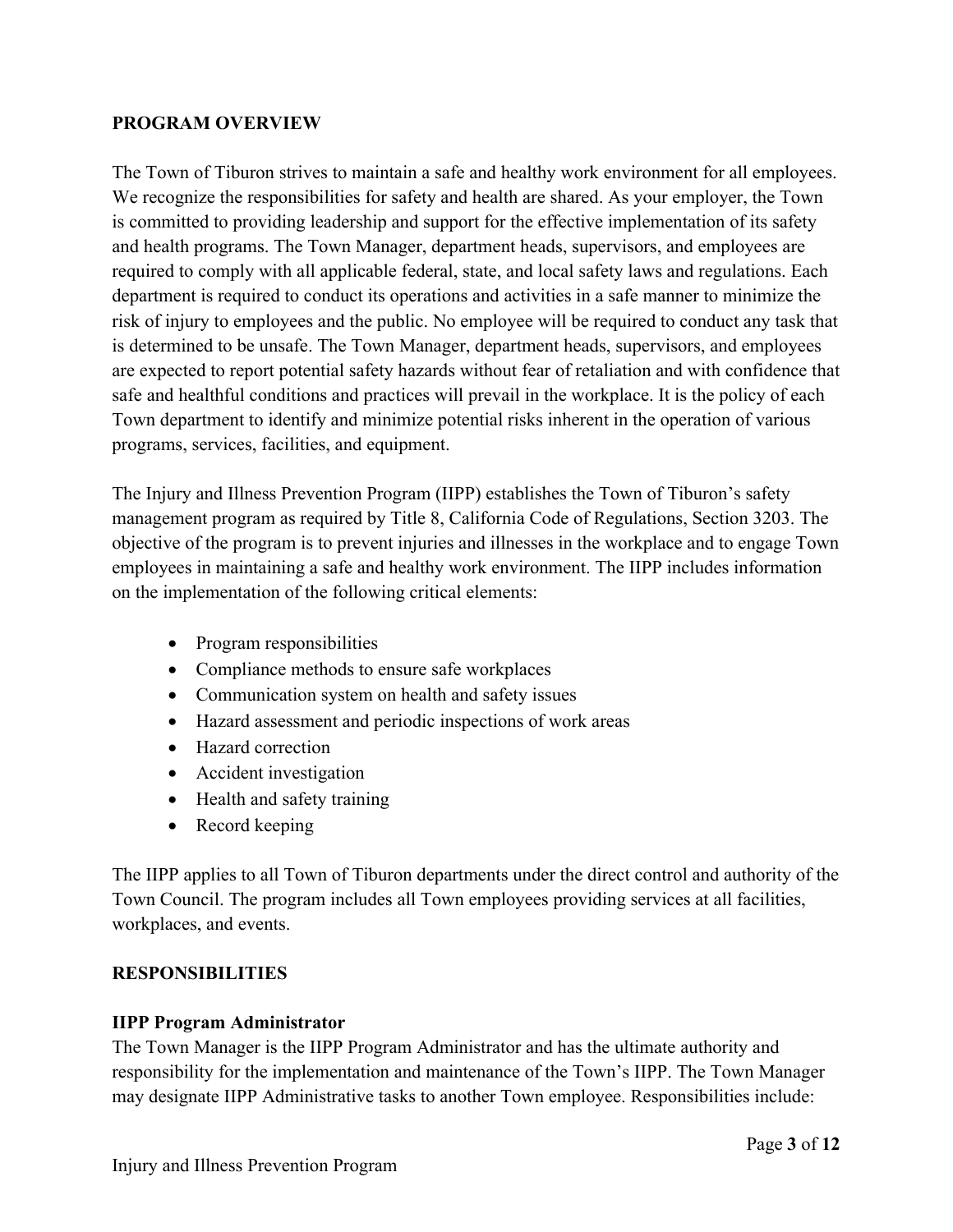- Oversight of the safety program
- Enforcing safety rules and regulations
- Providing resources to support program implementation
- Providing director and supervisor health and safety training

#### **Department Heads**

Department Heads have the authority and responsibility for the implementation of the IIPP for employees, facilities and operations under their direct supervision and control. Department Head responsibilities include:

- Providing leadership to ensure the IIPP is effectively implemented
- Integrating safety communication in staff meetings, department meetings, and other forms of department communication
- Investigating all accidents and incidents within their area of responsibility to identify root causes and corrective actions
- Observing employee work practices and conducting periodic safety inspections of facilities
- Instructing employees on safe work practices for daily job assignments
- Recognizing employees who demonstrate safe work practices and behaviors
- Enforcing safe work practices and procedures for employees and operations under direct supervision and control
- Providing job-specific employee safety training
- Attending training to become knowledgeable about hazards and required controls in areas of responsibility

#### **Department Supervisors**

Department Supervisors are responsible for the implementation of the IIPP for employees, facilities, and operations under their direct supervision and control. Supervisor responsibilities include:

- Investigating all accidents and incidents within their area of responsibility to identify root causes and corrective actions
- Conducting regular observations of employee work practices and conducting periodic safety inspections of facilities
- Instructing employees on safe work practices for daily job assignments
- Conducting job-specific hazard assessments on an ongoing basis using tools such as job pre-planning, job safety analysis, ergonomics evaluations, and other hazard assessment tools
- Enforcing safe work practices and procedures for employees and operations under direct supervision and control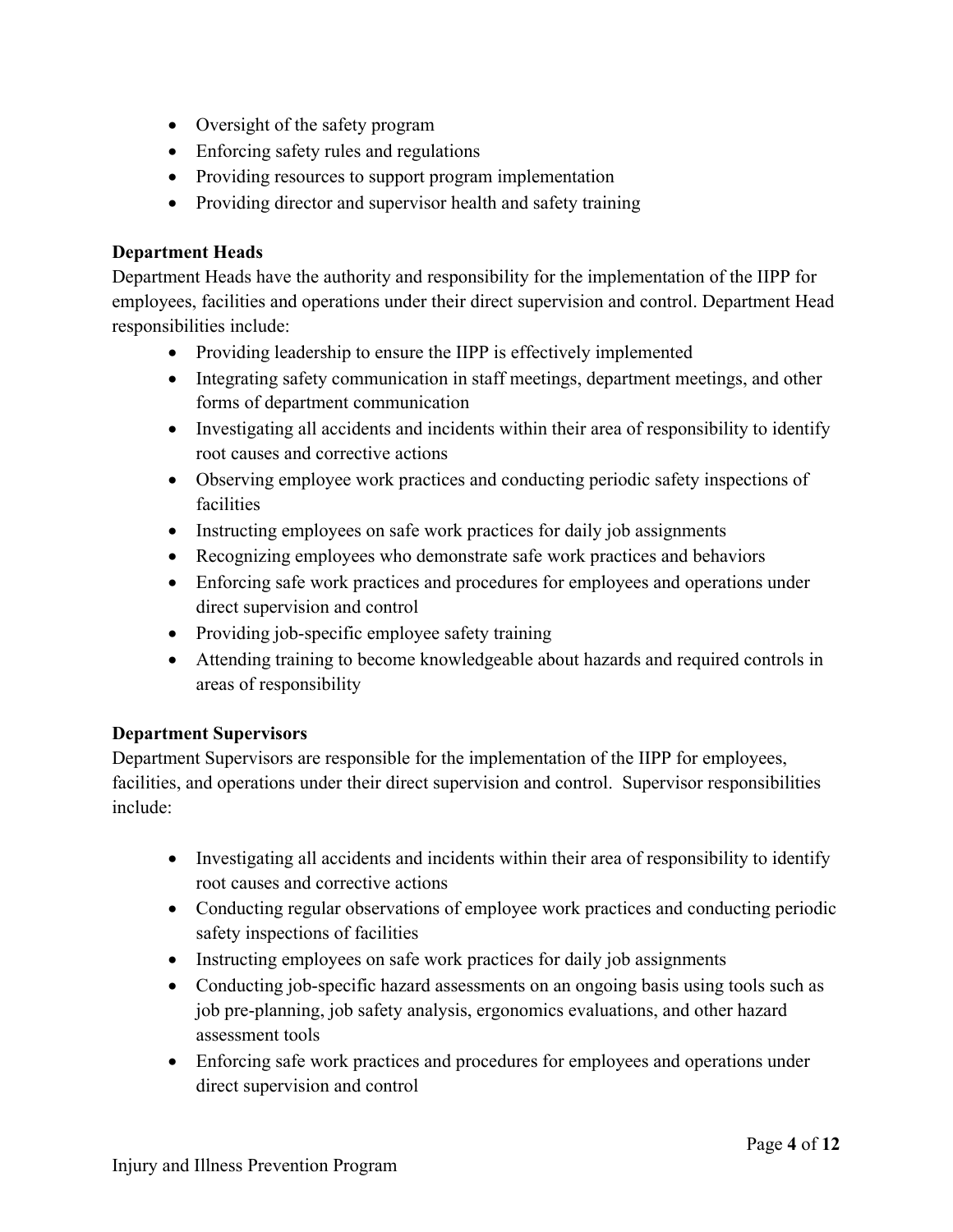- Providing job-specific employee safety training initially (before assignment to a task) and periodically
- Attending training to become knowledgeable about hazards and required controls in areas of responsibility

#### **Employees**

Town employees are responsible for their own safety and the safety of others in the workplace. Employee responsibilities include:

- Participating in safety trainings
- Complying with the Town's IIPP including safe practices, procedures and programs
- Reporting unsafe conditions and correcting when feasible
- Obeying and enforcing safety rules and regulations
- Reporting any work related injury, illness or property damage

#### **Safety Coordinators**

The IIPP Administrator appoints one Safety Coordinator per Town facility. Safety Coordinators, or their appointed alternate, serves as a vital link in the Town's safety communication system. Safety Coordinators actively promote the Town IIPP and performs the duties as described in the Communication Section. Safety Coordinators must have the authority, skills, and knowledge to manage the department safety program, and ensure access to the Department Head to discuss the IIPP and safety concerns.

#### <span id="page-4-0"></span>**COMPLIANCE**

The Town Manager, Department Heads, and Department Supervisors are responsible for ensuring all safety and health policies and procedures are clearly communicated and understood by all employees, will enforce the rules fairly and uniformly and set a good example for employees.

All employees are responsible for using safe work practices, following all directives, policies and procedures, and assisting in maintaining a safe work environment.

The Town's system of ensuring that all employees comply with the rules and maintain a safe work environment includes:

- Informing all employees of the IIPP requirements during new employee safety orientation training and ongoing IIPP and safety training in a readily understandable form
- Training all employees on general safety policies, rules, and work practices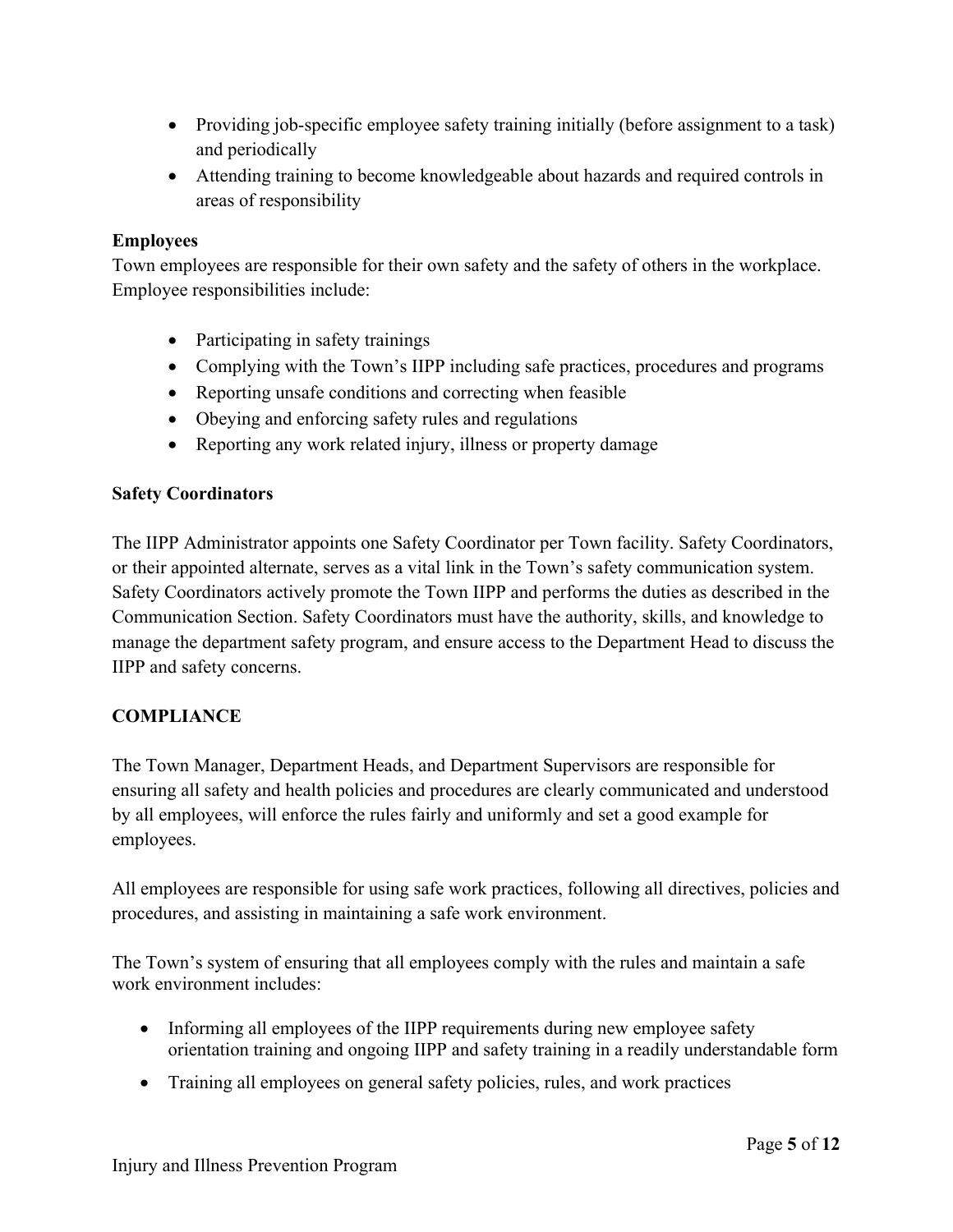- Providing comprehensive IIPP training to managers and supervisors concerning their responsibilities for program implementation
- Evaluating the safety performance of all employees
- Recognizing employees who effectively implement safe and healthful work practices which may include a written acknowledgment to be maintained in the employees' personnel file
- Providing supplemental training to employees whose safety performance is deficient
- Disciplining employees who fail to follow safe work practices and/or procedures or who violate organizational rules or directives

#### <span id="page-5-0"></span>**COMMUNICATION**

The Town's IIPP will be most effective in preventing injury and illness when there is clear and open communications amongst all employees. All managers and supervisors are responsible for communicating with their employees about occupational safety and health in a form readily understandable by all employees. The following system of communication is designed to facilitate safety and health information in forms that are readily understandable by all employees.

#### **New Employee Orientation**

New employee orientation will include a discussion of safety and health policies and procedures, including a review of the IIPP, safety training programs and requirements, and contact information for the Safety Coordinators.

#### **Employee Hazard Reporting**

The employee hazard reporting system provides a means for employees to report safety hazards that may result in employee illness or injury, damage to Town property, or injury to the public. The employee may report a hazard to any supervisor, department head or the IIPP Administrator. The Town's Hazardous/ Unsafe Condition Report form can be used to document hazards and is included in Appendix A.

Employees may also report hazards anonymously and without fear of reprisal by completing the Hazardous/Unsafe Condition Report form without contact information and submitting the form in the Safety Suggestion Box located in the employee break room on the second floor of Town Hall. The IIPP Program Administrator, or his/her designee, will respond by posting a memo to the Town's Safety Bulletin Board, which will remain posted for 30 days following the date of receipt of the Hazardous/Unsafe Condition Report.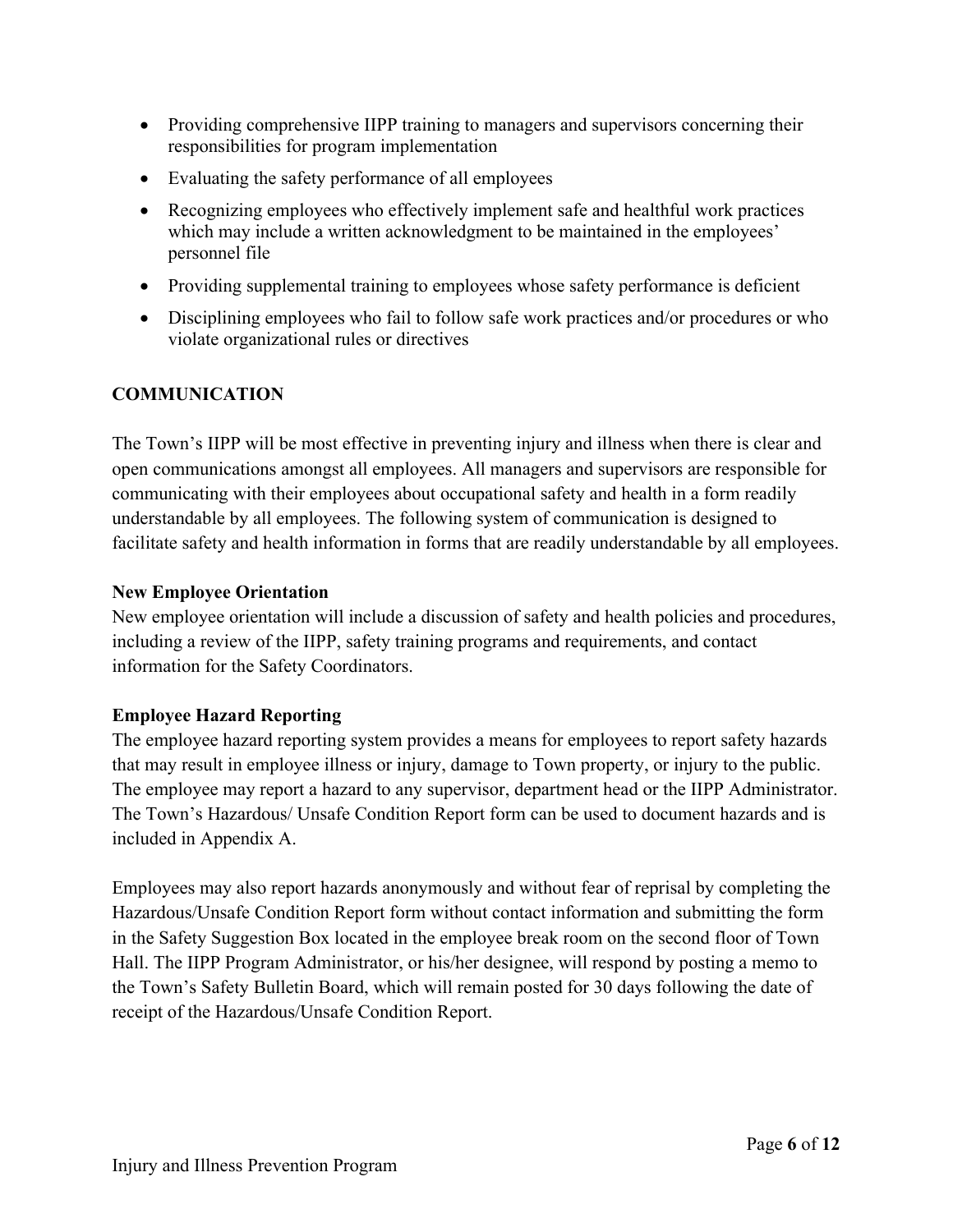#### **Department Staff Meetings**

Department staff meetings will include a discussion of health and safety concerns and brief training sessions as appropriate. Each supervisor will document health and safety communication and training included in staff meetings. Training documentation should include the subject matter of the safety issues covered, the person presenting the information, the date of the training, and the name/signature of the employees in attendance.

#### **Safety Bulletin Boards/Supplemental Communications**

Each department work location will maintain a safety bulletin board to meet Cal/OSHA posting requirements and to ensure ongoing communication on significant health and safety issues. Department email messages and employee handouts on relevant topics are additional means of safety communication.

#### <span id="page-6-0"></span>**HAZARD ASSESSMENT**

Periodic assessments to identify and evaluate physical hazards, use of hazardous materials, safe work practices are performed by a designated competent employee. The assessments are performed according to the following schedule:

| <b>Building/Location</b> | Frequency |
|--------------------------|-----------|
| Town Hall                | Annual    |
| <b>Police Station</b>    | Annual    |
| Corporation Yard         | Quarterly |

In addition to the department periodic assessment schedule, assessments will be conducted in the following situations:

- When the IIPP is first established
- When new or previously unidentified substances, processes, procedures or equipment result in new hazards in department units/facilities
- When occupational accidents or incidents occur
- Whenever workplace conditions warrant an inspection

#### <span id="page-6-1"></span>**HAZARD CORRECTION**

Unsafe or unhealthy work conditions, practices, or procedures shall be corrected in a timely manner based on the severity of the hazards. The appropriate department supervisor will promptly assess the hazard severity and the period for hazard correction. Employees who are required to correct the hazardous condition will be provided with the necessary protection.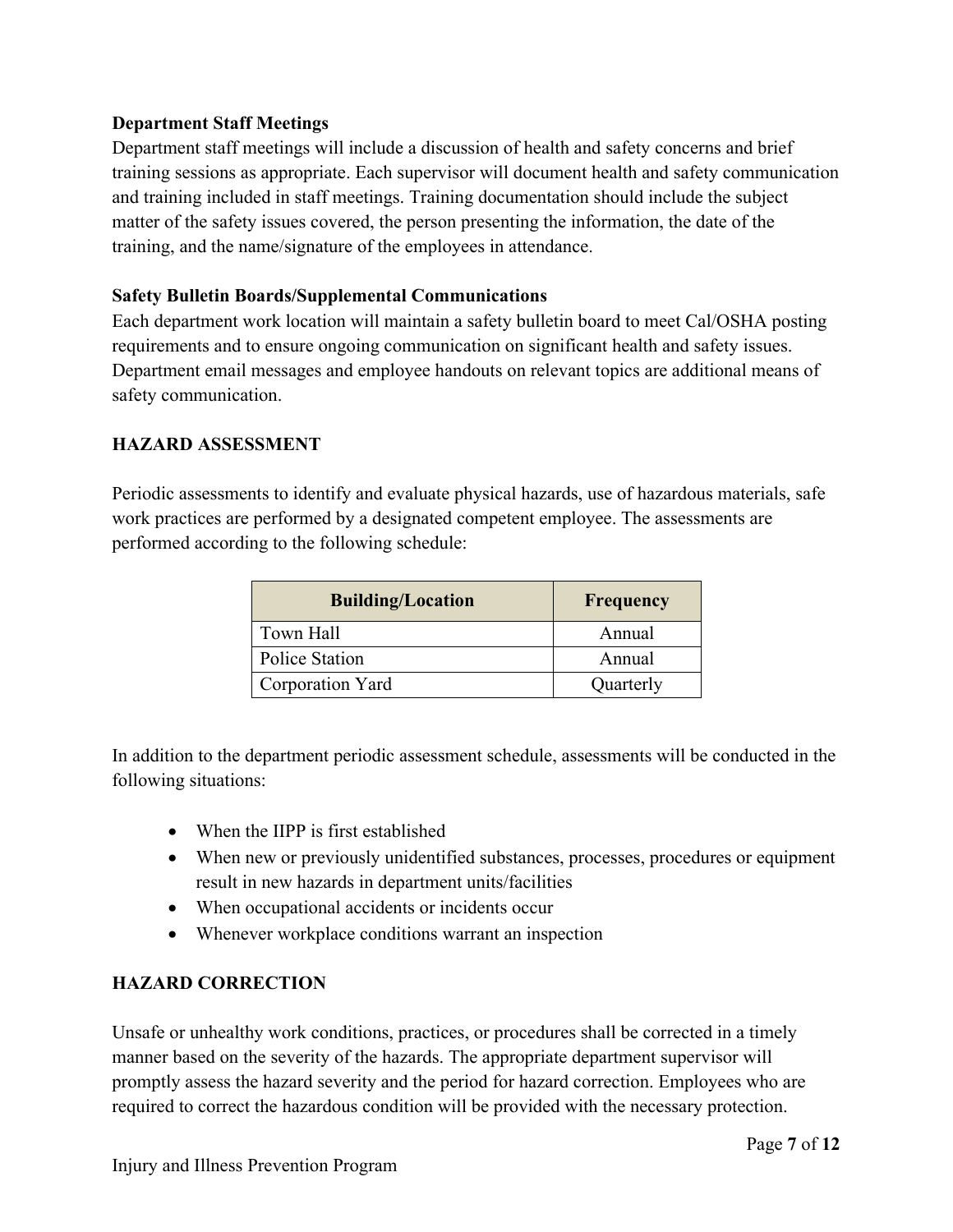#### **Severity Schedule:**

| Critical: | may cause death, serious injury, significant environmental impact, or<br>substantial financial losses and/or is likely to occur soon. |
|-----------|---------------------------------------------------------------------------------------------------------------------------------------|
| Serious:  | may cause injury, occupational illness, or environmental or property<br>damage and/or probably occur in time.                         |
| Minor:    | probably would not affect personnel or environmental safety or health but<br>is in violation of specific criteria.                    |

Hazards shall be corrected:

- When observed, reported or discovered
- When an imminent hazard exists that cannot be immediately corrected without endangering employees and/or property, the Town will remove all employees from the immediate area except those needed to correct the condition and to address security issues

All corrective actions taken will be documented and dated.

#### <span id="page-7-0"></span>**ACCIDENT AND INCIDENT INVESTIGATIONS**

#### **Investigation Procedures**

The responsible on-duty supervisor of the employee will investigate all accidents and incidents promptly. The purpose of the investigation is to find the root cause of the accident or incident to prevent further occurrences, not to assign blame. The supervisor is required to complete the Supervisor's Report of Employee Injury form (Appendix B) and the California required forms. All forms are located with the on the Town's website

All documentation must be completed within 24 hours and forwarded to the respective facility Safety Coordinator within three days of notification of the accident.

#### **Accident Investigation Review Process**

The IIPP Administrator or their designee and the appropriate department supervisor will review the accident investigation documentation to determine if the supervisor has identified the root cause of the accident or incident, contributing factors and applied corrective actions to prevent future injuries.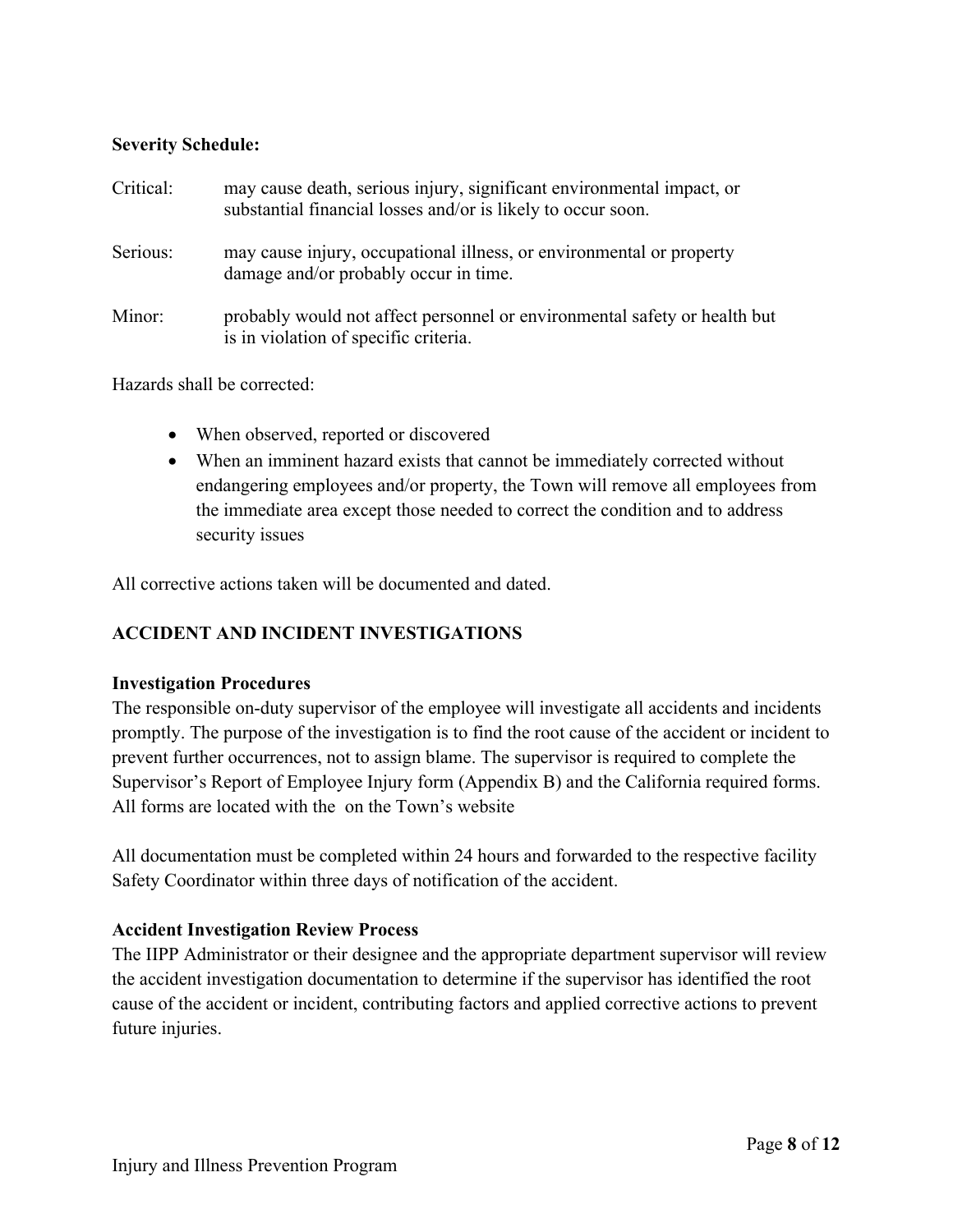#### **Cal/OSHA Reporting Requirement for Serious Accidents**

All serious accidents, as defined by Cal/OSHA, must be reported to the Cal/OSHA District Office within 8 hours of the employer's knowledge of the accident. Serious accidents are defined by Cal/OSHA include:

- A work-related death of an employee.
- A serious injury or illness that requires any in-patient hospitalization for other than observation.
- A serious injury that results in the loss of any portion of the body, or that results in any degree of permanent disfigurement.

The IIPP Administrator or their designee will contact the Cal/OSHA District Office. In the event the IIPP Administrator or their designee is not available the director or supervisor will call the Cal/OSHA Fresno District Office at (559)445-5302.

#### <span id="page-8-0"></span>**TRAINING**

#### **IIPP Training Requirements**

All employees will participate in department occupational health and safety training on general and job-specific hazards and safe work practices. Supervisors will be trained on all health and safety hazards to which employees under his or her immediate direction and control are exposed.

Training will be provided as follows:

- When the IIPP is first established
- New employees are hired
- Employees are reassigned to a new area or task with no prior training
- New substances, operations or equipment are introduced

#### **Department Health and Safety Training**

Department specific training requirements are identified in the Employee Safety Training Matrix.

#### <span id="page-8-1"></span>**RECORD KEEPING**

All the following IIPP documentation is maintained for a minimum of three years:

- Safety training for each employee, including the employee's name, training dates, type of training, and training providers
- Inspections, including the person(s) conducting the inspection, the unsafe conditions and work practices identified, corrective action, and follow up
- Accidents, illnesses, and near-miss inspections that identify the root cause and corrective action taken
- Regular program review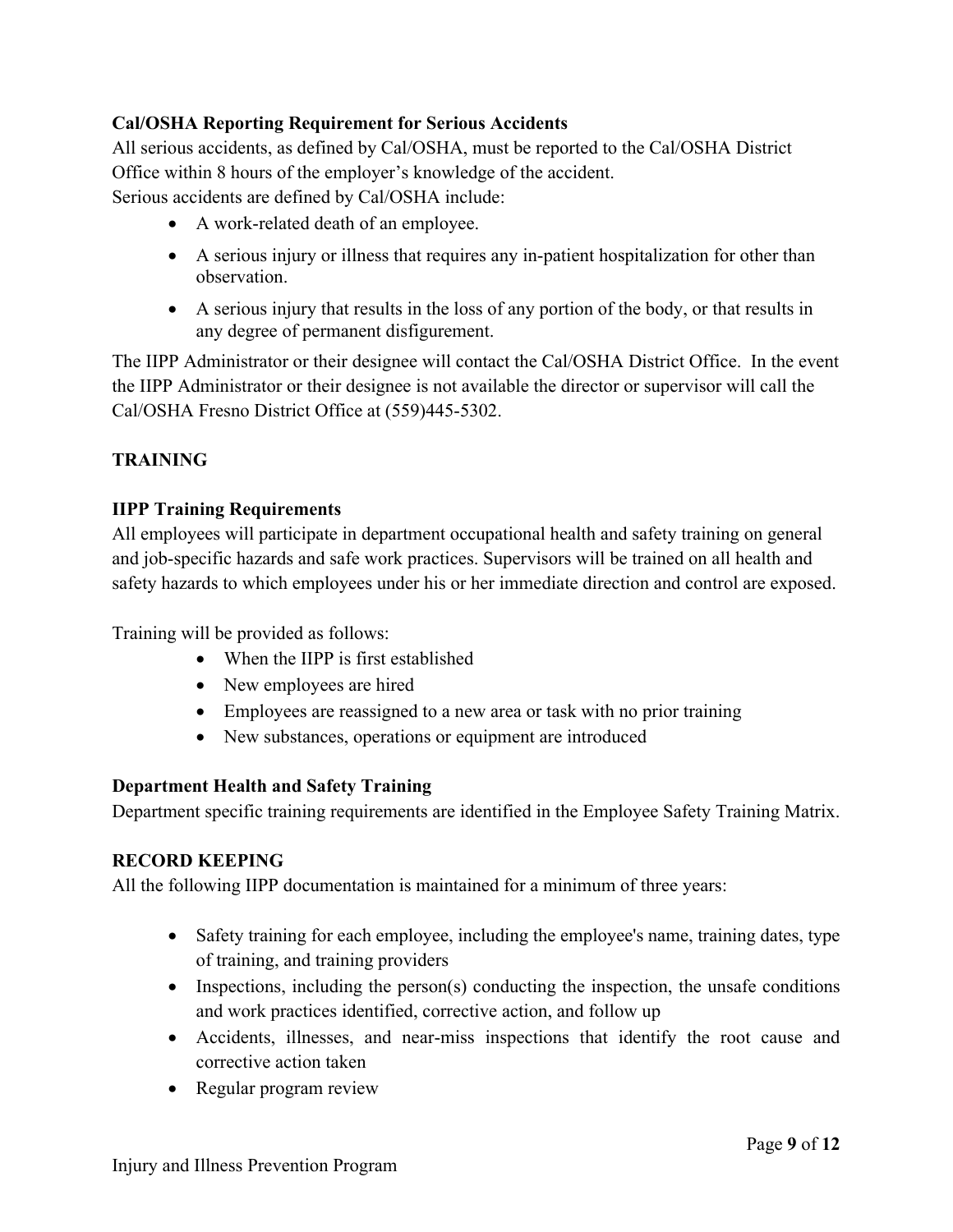## **Appendix A – Hazardous/Unsafe Condition Report Reporting Hazardous/Unsafe Condition\***

| Department                                                 |                                                                      |                                                                                                      |  |  |
|------------------------------------------------------------|----------------------------------------------------------------------|------------------------------------------------------------------------------------------------------|--|--|
| Person Reporting                                           |                                                                      | Contact Information: :                                                                               |  |  |
| (optional)                                                 | (optional)                                                           |                                                                                                      |  |  |
| Location of Hazard:                                        | <u> 1980 - John Stein, amerikansk politiker (</u>                    |                                                                                                      |  |  |
|                                                            |                                                                      | Floor:<br>Room:                                                                                      |  |  |
|                                                            | Date and time the condition or hazard was observed:                  |                                                                                                      |  |  |
| supervisor.                                                |                                                                      | Hazards posing an immediate danger to life and health should be reported as soon as possible to your |  |  |
| Description of unsafe condition or hazard.                 |                                                                      |                                                                                                      |  |  |
|                                                            |                                                                      |                                                                                                      |  |  |
|                                                            |                                                                      |                                                                                                      |  |  |
|                                                            |                                                                      |                                                                                                      |  |  |
|                                                            |                                                                      |                                                                                                      |  |  |
|                                                            | What changes would you recommend to correct the condition or hazard? |                                                                                                      |  |  |
|                                                            |                                                                      |                                                                                                      |  |  |
|                                                            |                                                                      |                                                                                                      |  |  |
|                                                            |                                                                      |                                                                                                      |  |  |
|                                                            |                                                                      |                                                                                                      |  |  |
|                                                            |                                                                      |                                                                                                      |  |  |
|                                                            |                                                                      | Date: $\qquad \qquad$                                                                                |  |  |
| (optional)                                                 |                                                                      |                                                                                                      |  |  |
| <b>MANAGEMENT INVESTIGATION</b>                            |                                                                      |                                                                                                      |  |  |
|                                                            |                                                                      |                                                                                                      |  |  |
| Name of person investigating unsafe condition<br>or hazard |                                                                      |                                                                                                      |  |  |
|                                                            |                                                                      |                                                                                                      |  |  |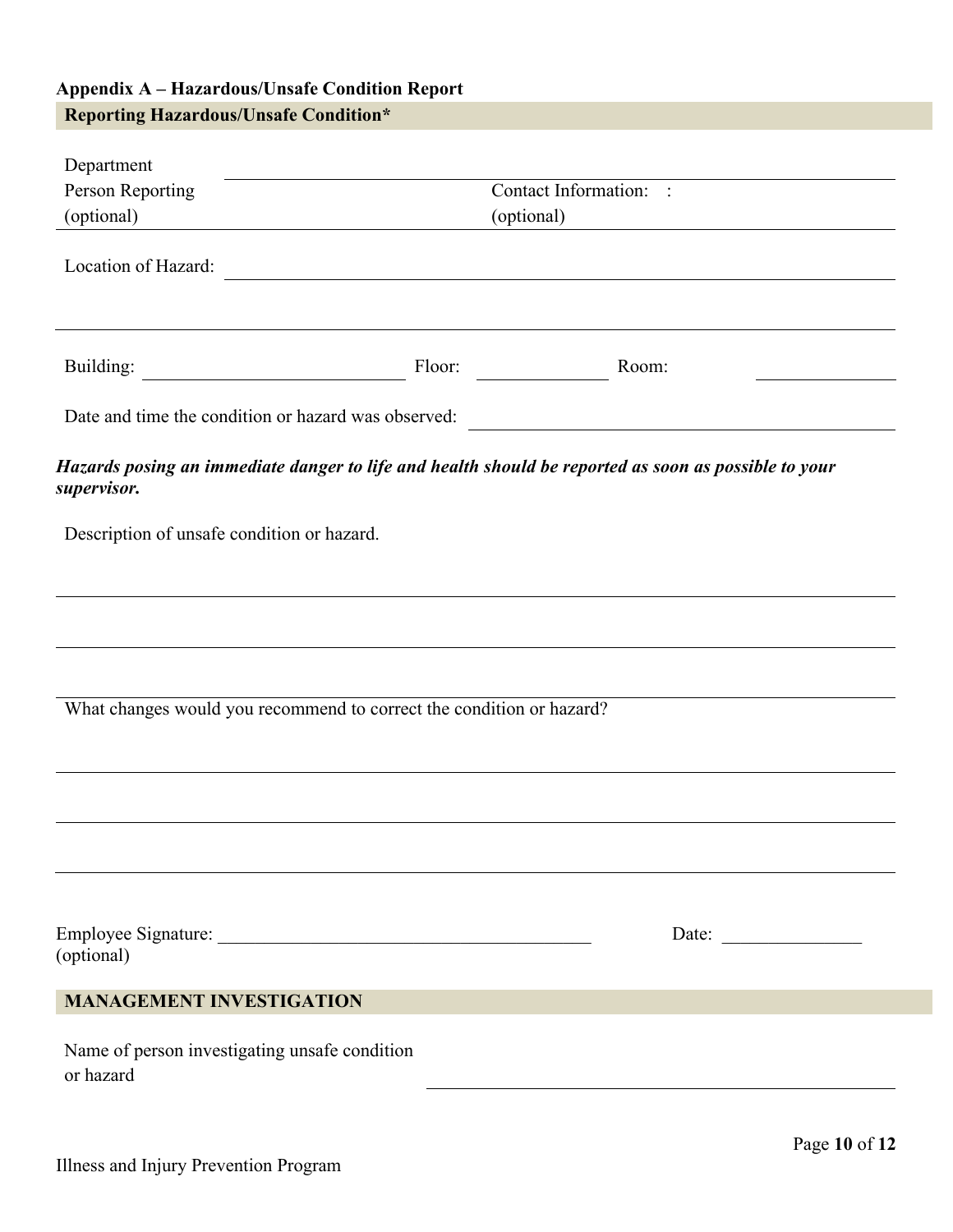| Results of investigation. What was found? Was condition unsafe or a hazard? (Attach additional sheets if |  |  |  |
|----------------------------------------------------------------------------------------------------------|--|--|--|
| necessary).                                                                                              |  |  |  |

Proposed action to be taken to correct hazard or unsafe condition:

| Signature of Investigating Party: |  |
|-----------------------------------|--|
|-----------------------------------|--|

Date reporting employee was notified of action taken (if not an anonymous report)

*\* Please note: Employees can report unsafe conditions anonymously without fear of reprisal. We encourage our employees to report hazards and commend them for their safety awareness.*